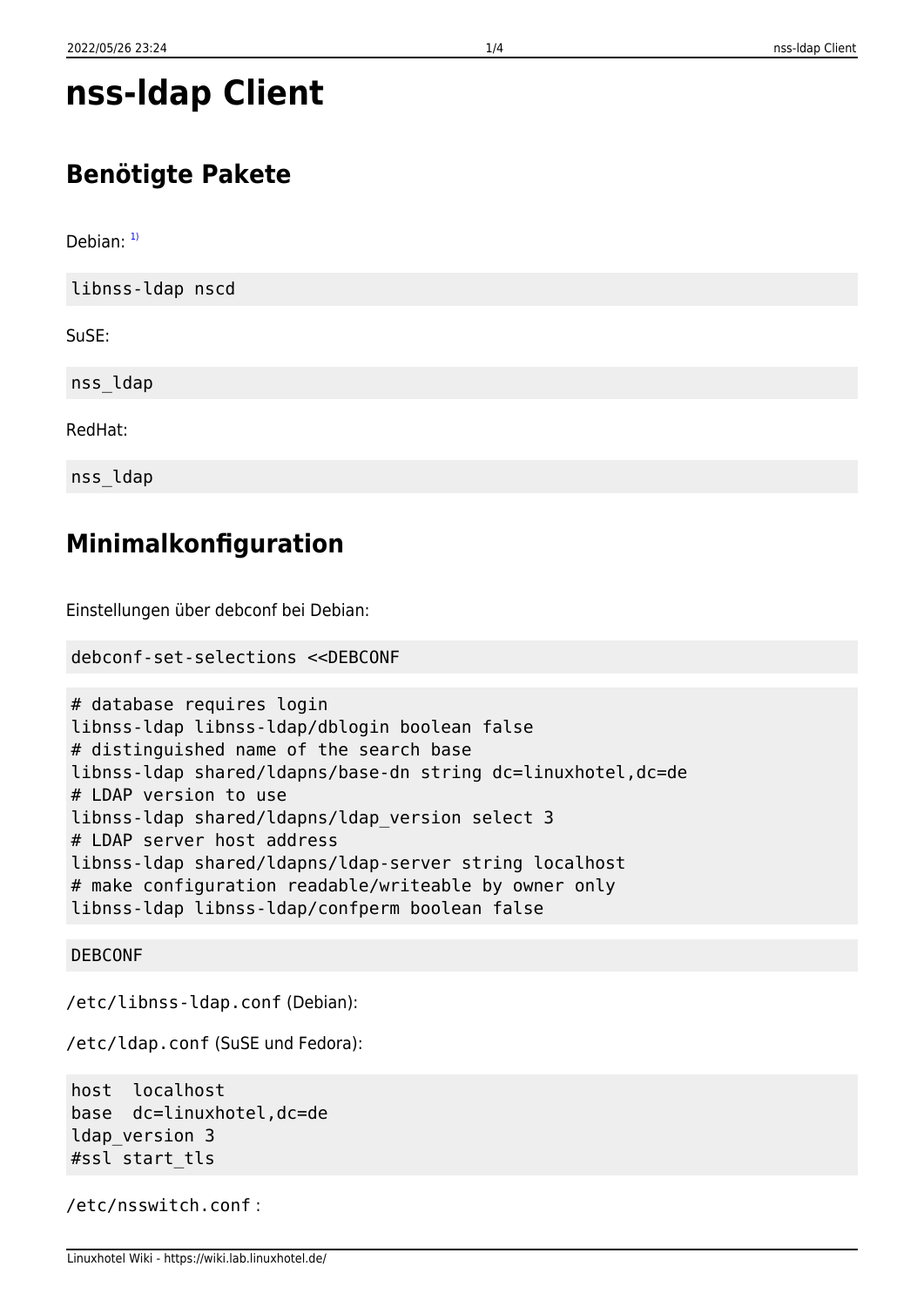| passwd: | files ldap |  |
|---------|------------|--|
| group:  | files ldap |  |
| shadow: | files ldap |  |

oder

passwd: compat group: compat shadow: compat passwd\_compat: ldap group compat: ldap shadow\_compat: ldap

echo '+::::LDAP User::' >> /etc/passwd echo '+:::' >> /etc/group echo '+::::::::' >> /etc/shadow

#### **Testen**

Achtung: evtl. sollte man zum Testen den nscd anhalten:

/etc/init.d/nscd stop

[2\)](#page--1-0)

Benutzeraccounts abfragen:

getent passwd

Gruppen abfragen:

getent group

Als root zum neuen Benutzer wechseln

su - iw

# **Dokumentation & Links**

# **Passwort ändern**

ldappasswd -h ldapserver -D uid=LOGINNAME,ou=People,dc=linuxhotel,dc=de -W - S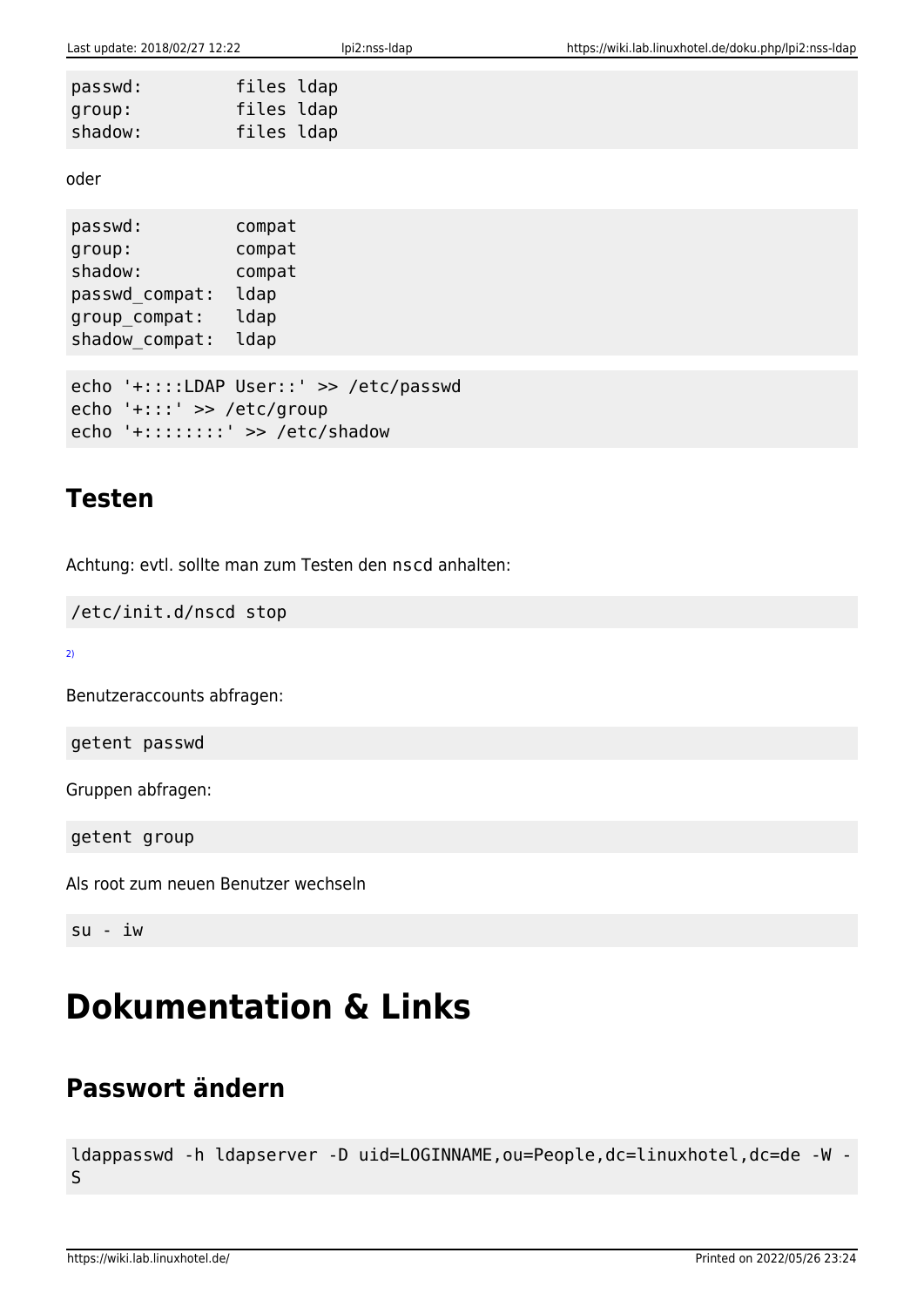# **Migration von Benutzerdaten und mehr**

<http://www.padl.com/OSS/MigrationTools.html>

### **Programme zur Benutzerverwaltung mit LDAP**

- [Directory Administrator](http://diradmin.open-it.org)
- [phpLDAPadmin](http://phpldapadmin.sourceforge.net)
- $\bullet$  [cpu](http://cpu.sourceforge.net)
- <http://lam.sourceforge.net>
- [gosa](https://gosa.gonicus.de)
- [luma](http://luma.sourceforge.net/)

TODO:

• Benutzer ohne Passwörter

### **Benutzerverwaltung mit SSSD unter RHEL6**

```
authconfig --disableldaptls --ldapserver=ldap1.example.com --
ldapbasedn="dc=linuxhotel,dc=de" --disablerfc2307bis --enablemkhomedir --
enableforcelegacy --enablesssd --enablesssdauth --updateall
```
## **Webmin - Modul LDAP Useradmin**

SuSE:

http://www.webmin.com

Einstellungen /etc/webmin/ldap-useradmin/config: ( SuSE )

```
auth ldap=/etc/ldap.conf
login=cn=admin,dc=linuxhotel,dc=de
pass=villa
user base=ou=people,dc=linuxhotel,dc=de
group_base=ou=groups,dc=linuxhotel,dc=de
base_uid=1000
base_gid=1000
other_class=account
```
[1\)](#page--1-0)

alternativ und vielleicht sogar besser: sssd oder libnss-ldapd [2\)](#page--1-0)

Was in dem Fall meiner Erfahrung nach nicht funktioniert: dem nscd sagen, das es was neues gibt:

touch /etc/passwd